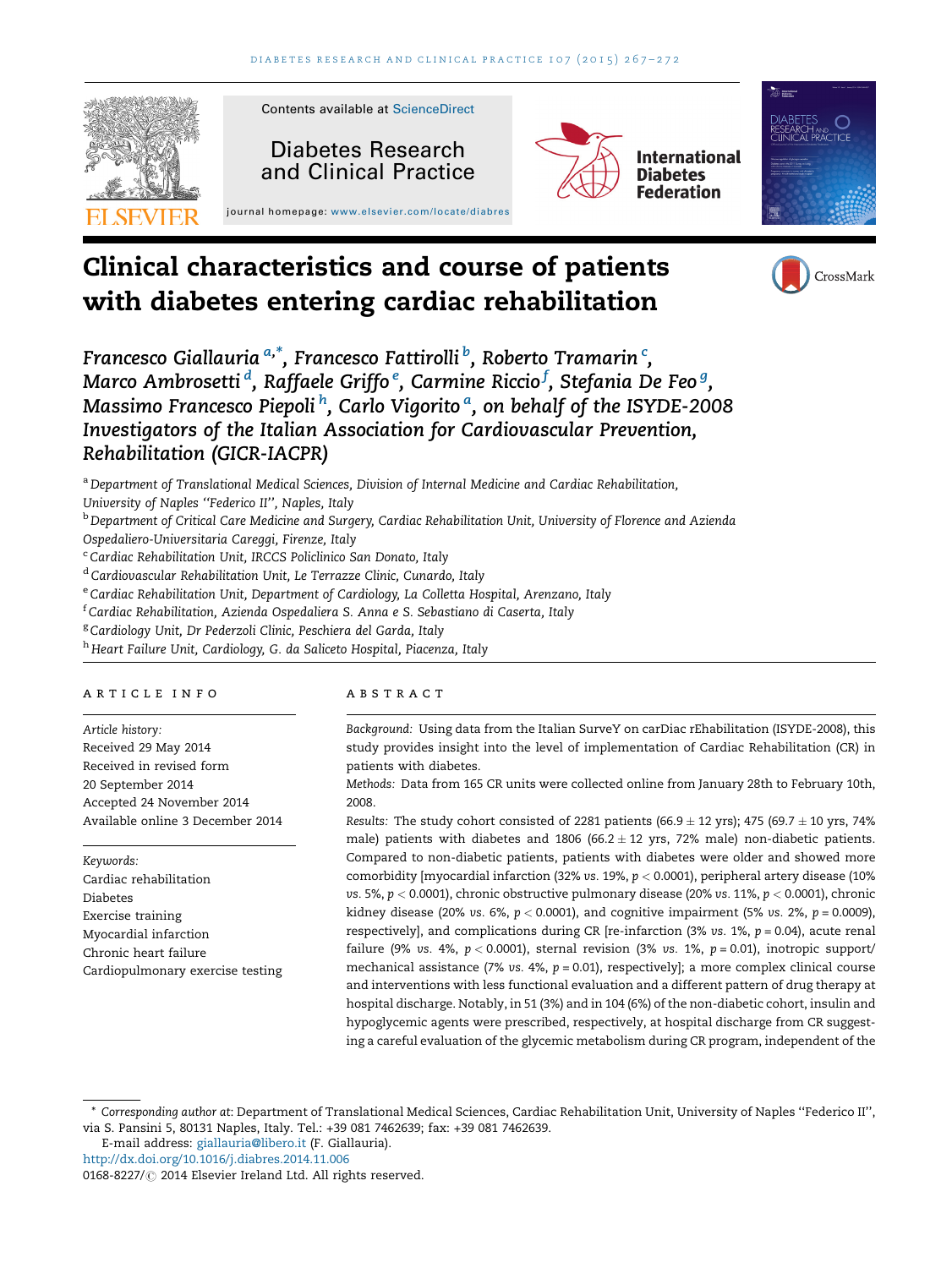Conclusions: This survey provided a detailed overview of the clinical characteristics, complexity and more severe clinical course of diabetic patients admitted to CR.

 $\odot$  2014 Elsevier Ireland Ltd. All rights reserved.

# 1. Introduction

Mounting evidence suggests that exercise training alone or as core component of cardiac rehabilitation (CR) programs has several beneficial effects reducing mortality [\[1\],](#page-4-0) preventing cardiac remodeling [\[2,3\]](#page-4-0), and improving cardiovascular functional capacity and myocardial perfusion [\[4–7\]](#page-4-0). The improvement of endothelial function [\[8\],](#page-4-0) the anti-inflammatory properties [\[9,10\],](#page-4-0) the improvement of neurohormonal and autonomic balance [\[11–15\]](#page-4-0), and the reduction of oxidative stress [\[16\]](#page-5-0) might be some of the putative mechanisms by which exercise training exerts its beneficial effects.

Some of the beneficial effects of exercise-based CR observed in the general population of coronary heart disease (CHD) patients have also been reported in patients with diabetes [\[17,18\]](#page-5-0). However to the best of our knowledge, there are no data that specifically describe in large population the prevalence of diabetes in patients undergoing CR programs, and their clinical characteristics and course during the CR program. Therefore, the present survey aimed at providing an insight in the clinical characteristics and course of a diabetic population in the real world of CR in Italy.

# 2. Methods

#### 2.1. Study design

The multicenter, prospective observational study design of the ISYDE-2008 has been described in detail elsewhere [\[19–21\]](#page-5-0). Briefly, the primary purpose of the study was to explore the current organization, settings and provision of CR in Italy and to describe the patient population referred to CR, giving a comprehensive and detailed description of clinical characteristics, risk profile, diagnostic procedures, exercise and educational program, discharge modalities, treatment at discharge and follow-up schedules. The enrolment period lasted from January 28th to February 10th 2008. Patients were referred to CR at hospital discharge after the index event and then the data relate to those patients who were discharged from CR in the 2 week period. Data were collected on a web-based Case Report Form, which reported data of all the consecutive patients discharged from CR programs in the 2-week study period. The present study focused on patients with diabetes  $(n = 160 (34%)$  with type 1 diabetes and  $n = 315 (66%)$  type 2 diabetes). As a part of geriatric multidimensional evaluation, performed in about one fourth of our population, cognitive function was evaluated by MMSE [\[22\]](#page-5-0), and cognitive impairment was assigned when corrected MMSE value was <21.

#### 2.2. Participating centers

All Italian residential and outpatient CR centers were invited to participate on a purely voluntary basis by the executive board of the study and by the regional GICR-IACPR coordinator, who was responsible for interfacing with the investigators in each of the participating centers and oversaw the implementation of the survey protocol. Data collected in the study refer to 165 CR units (87% of all invited facilities). The complete list of ISYDE-2008 investigators and participating Centers with names of the director or contact physician is reported in Appendix 1.

#### 2.3. Role of the funding source

No funding sources had any role in the study design, conduct, data collection, analysis, data interpretation, or writing of this report. The GICR-IACPR coordinated the study, managed the data, and undertook all analyses. All members of the scientific board and writing committees had full access to the database and assumed final responsibility for the results submitted for publication.

#### 2.4. Statistical analysis

The main analysis was performed subdividing the study cohort into two groups, according to the diagnosis of diabetes. Data are expressed as means  $\pm$  standard deviation (SD) or proportions. Comparisons between groups were performed by unpaired t-test,  $\chi^2$  or Fisher exact test as required. Correlations between variables were assessed with Pearson's correlation coefficient. Predictors of death (mortality during CR programs) were evaluated with multivariate logistic regression analysis. All analyses were performed using SAS (Version 9.1, Cary, NC) with significance set at  $p < 0.05$ .

## 3. Results

[Table 1](#page-2-0) summarizes the demographic characteristics of the study population. The study cohort consisted of 2281 patients  $(66.9 \pm 12 \text{ yrs})$ ; 475  $(69.7 \pm 10 \text{ yrs}, 74\% \text{ male})$  patients with diabetes and 1806 (66.2  $\pm$  12 yrs, 72% male) non-diabetic patients. Diabetic patients showed a significantly higher cardiovascular risk factors score (including smoking, history, hypertension, dyslipidemia, obesity, diabetes, sedentary lifestyle, and early menopause) compared to the non-diabetic cohort ( $p < 0.0001$ ) [\(Table 1\)](#page-2-0).

Compared to non-diabetic, patients with diabetes had more comorbidity such as previous percutaneous coronary intervention (PCI) and cardiac surgery, myocardial infarction,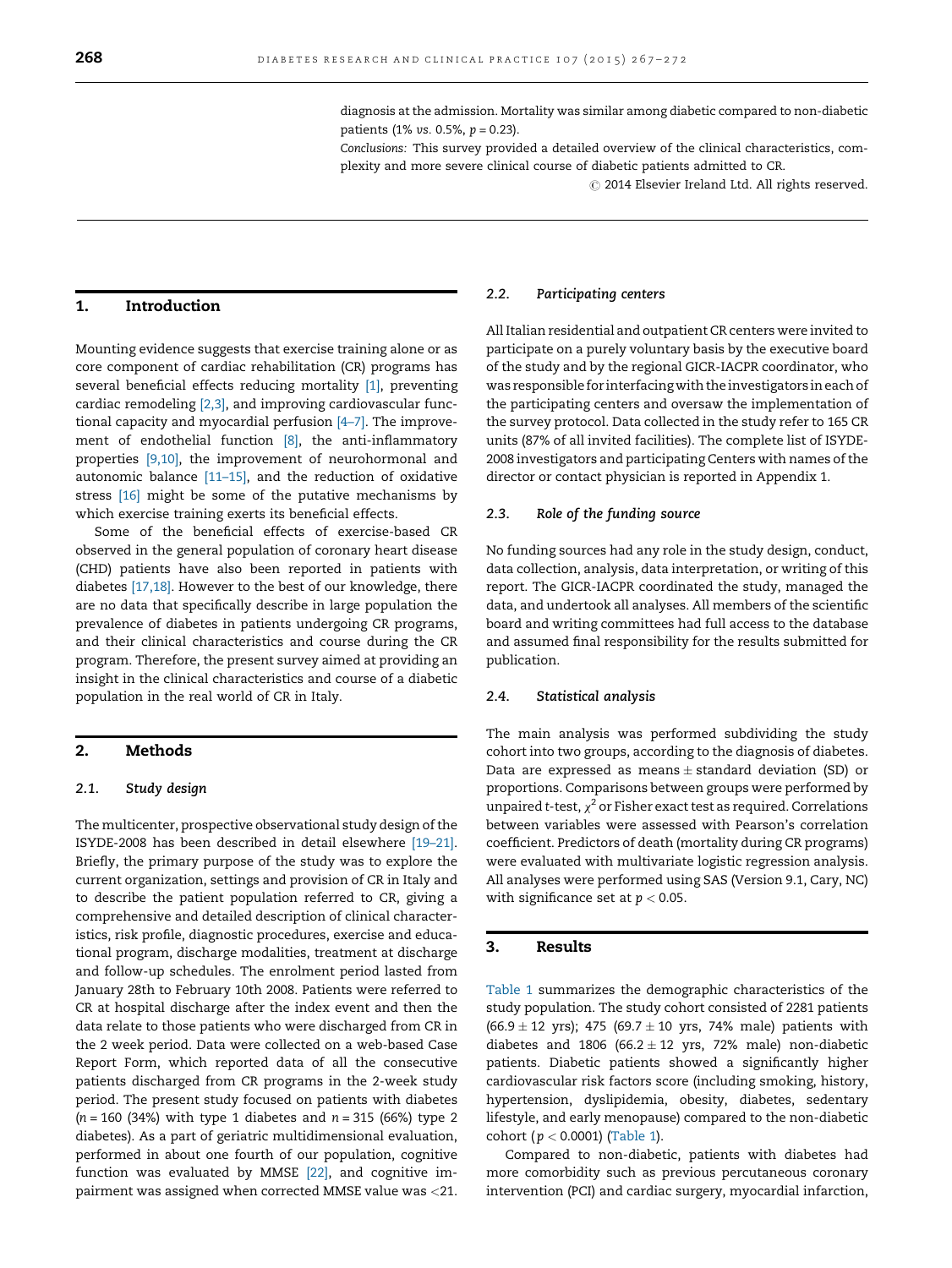## <span id="page-2-0"></span>Table 1 – Demographics characteristics of the study population (n, %).

|                                                           | <b>Diabetics</b><br>$(n = 475)$ | Non-diabetics<br>$(n = 1806)$  | <i>p</i> value |
|-----------------------------------------------------------|---------------------------------|--------------------------------|----------------|
| Age (years)<br>(mean $\pm$ SD)                            | $69.7 + 10$                     | $66.2 + 12$                    | $<$ 0.0001     |
| Gender (male)<br>Cardiovascular risk factors <sup>a</sup> | 340 (74)                        | 1337 (72)                      | 0.28           |
| $0 - 2$ (low)<br>3-5 (medium)<br>$>5$ (high)              | 65 (14)<br>307 (64)<br>103 (22) | 846 (47)<br>852 (47)<br>108(6) | $<$ 0.0001     |

<sup>a</sup> Smoking, family history of early coronary heart disease, high blood pressure, hypercholesterolemia, body mass index >27, sedentary lifestyle, early menopause.

peripheral artery disease (PAD), chronic obstructive pulmonary disease (COPD), chronic kidney disease (CKD), and cognitive impairment (Table 2).

During CR programs, patients with diabetes developed more complications such as acute myocardial infarction, worsening of CKD or new onset of renal failure, and required more frequently inotropic support or sternal revision after surgery compared to non-diabetic patients (Table 3).

Regarding diagnostic or therapeutic procedures, patients with diabetes underwent more venous infusion, geriatric multidimensional evaluation and individualized exercise sessions [\(Table 4\)](#page-3-0). Echocardiography showed a lower percentage of diabetic patients with preserved left ventricular ejection fraction (LVEF > 50%) compared to non-diabetic patients (58% vs. 69%,  $p < 0.0001$ , respectively). As many as 110 patients with diabetes (23%) was unable to perform any physical performance test (6MWT, exercise stress testing or cardiopulmonary exercise testing); this proportion was significantly greater than in non-diabetic patients (20%,  $p < 0.001$ ). Compared to nondiabetic patients not performing any physical performance testing, diabetic patients not performing any physical performance testing showed a higher percentage of comorbidity such as myocardial infarction (30% vs. 15%,  $p = 0.0003$ ), heart failure (27% vs. 12%,  $p < 0.0001$ ), carotid arteries atherosclerosis (12% vs. 5%,  $p = 0.007$ ), PAD (13% vs. 5%,  $p = 0.002$ ), COPD (23% vs. 13%,  $p = 0.01$ ), CKD (38% vs. 9%,  $p < 0.0001$ ), cognitive

| Table 2 - Previous interventions and comorbidity (n, %).      |                          |                                   |                |
|---------------------------------------------------------------|--------------------------|-----------------------------------|----------------|
|                                                               | Diabetics<br>$(n = 475)$ | Non-<br>diabetics<br>$(n = 1806)$ | <i>p</i> value |
| Previous percutaneous<br>transluminal coronary<br>angioplasty | 64 (13)                  | 161(9)                            | 0.003          |
| Previous cardiac surgery                                      | 67(14)                   | 183 (10)                          | 0.01           |
| Previous myocardial<br>infarction                             | 154 (32)                 | 349 (19)                          | < 0.0001       |
| Peripheral artery disease <sup>a</sup>                        | 50(10)                   | 101(5)                            | < 0.0001       |
| Chronic obstructive<br>pulmonary disease                      | 96 (20)                  | 202 (11)                          | < 0.0001       |
| Chronic kidney disease                                        | 97 (20)                  | 103(6)                            | $<$ 0.0001     |
| Cognitive impairment                                          | 24(5)                    | 40(2)                             | 0.0009         |
| $^{\circ}$ Fontaine stage >1 or previous revascularization.   |                          |                                   |                |

## Table 3 – Complications during cardiac rehabilitation programs (n, %).

|                                                                | <b>Diabetics</b><br>$(n = 475)$ | Non-<br>diabetics<br>$(n = 1806)$ | <i>p</i> value |
|----------------------------------------------------------------|---------------------------------|-----------------------------------|----------------|
| Atrial fibrillation                                            | 92 (10)                         | 360 (20)                          | 0.78           |
| Severe ventricular<br>arrhythmias <sup>a</sup>                 | 24 (5)                          | 66 (4)                            | 0.16           |
| Permanent pacemaker<br>implantation                            | 14(3)                           | 56(3)                             | 0.86           |
| Acute myocardial infarction<br>(re-infarction)                 | 12(3)                           | 23(1)                             | 0.04           |
| Cerebrovascular events <sup>b</sup>                            | 10(2)                           | 31(2)                             | 0.57           |
| Cognitive Impairment                                           | 9(2)                            | 29(2)                             | 0.66           |
| Anemia <sup>c</sup>                                            | 78 (16)                         | 235(13)                           | 0.06           |
| Worsening of CKD or new<br>onset of renal failure <sup>d</sup> | 43 (9)                          | 76 (4)                            | < 0.0001       |
| Sternal revision                                               | 13(3)                           | 21(1)                             | 0.01           |
| Inotropic support/<br>mechanical assistance                    | 34(7)                           | 78 (4)                            | 0.01           |
| Respiratory assistance <sup>e</sup>                            | 27 (6)                          | 68 (4)                            | 0.06           |
| Systemic infections                                            | 20(4)                           | 58(3)                             | 0.28           |
| Death                                                          | 5(1)                            | 10(0.5)                           | 0.23           |

 $a >$ 30 s or symptomatic ventricular tachycardia.

**b** Stroke, transient ischemic attack.

 $\epsilon$  Hb  $\leq$ 10 g/dl, or  $\geq$ 3 g/dl reduction with respect to the pre-index event value.

<sup>d</sup> Creatinine increase  $\geq 1$  mg/dl.

<sup>e</sup> Including oxygen therapy, mechanical ventilation, continuous positive airway pressure (cPAP), bilevel positive airway pressure (biPAP) >96 h.

Worsening of cognitive impairment or new onset of cognitive impairment.

impairment (15% vs. 4%,  $p < 0.0001$ ), and orthopedic disease (26% vs. 13%,  $p = 0.0005$ ); and a higher percentage of complications during the CR program such as cognitive decline (11% vs. 2%,  $p < 0.0001$ ), worsening of CKD or new onset of renal failure (13% vs. 6%,  $p = 0.01$ ), thoracentesis (6% vs. 2%,  $p = 0.04$ ), and need of inotropic support (5% vs.  $1\%$ ,  $p = 0.006$ ), respectively.

At discharge, compared to non-diabetics, patients with diabetes were more frequently prescribed angiotensin II receptor blockers, nitrates, diuretics, statins, aspirin, and calcium channel blockers [\(Table 5](#page-3-0)). No significant differences were observed in beta-blockers, omega-3 fatty acids, and digitalis or amiodarone discharge prescription among the two cohorts [\(Table 5\)](#page-3-0). Notably, in 51 (3%) and in 104 (6%) of the nondiabetic cohort, insulin and hypoglycemic agents were prescribed, respectively, at hospital discharge from CR [\(Table 5](#page-3-0)). Data were also analyzed by including these 155 patients among the diabetic group without showing any significant differences in outcomes. These findings suggest a careful evaluation of the glycemic metabolism during CR program, independent of the diagnosis at admission. Mortality was similar among diabetic compared to non-diabetic patients  $(1\% \text{ vs. } 0.5\%, p = 0.23).$ 

# 4. Discussion

To the best of our knowledge, the present study is the first to explore the characteristics of the ''real world'' diabetic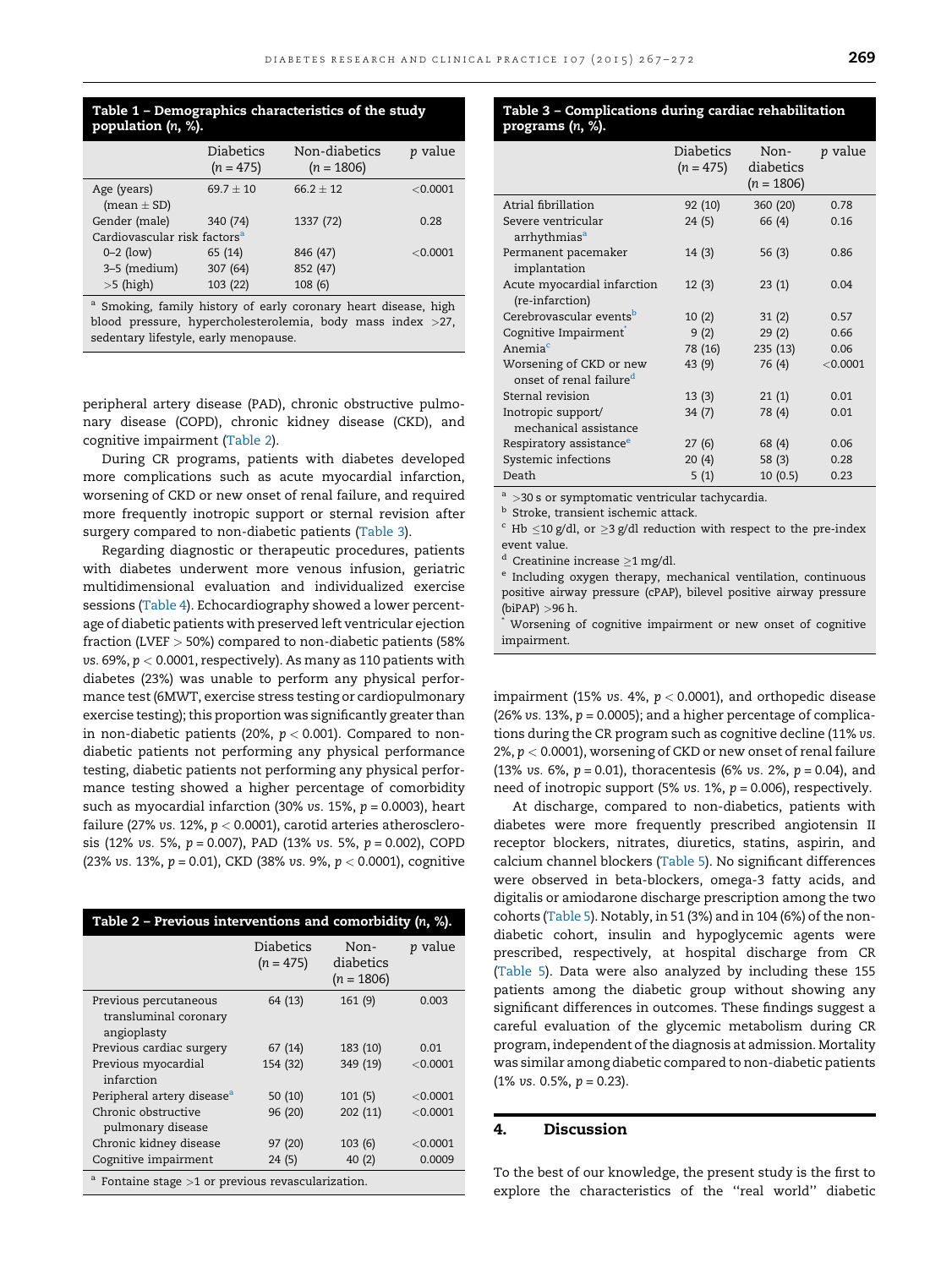<span id="page-3-0"></span>

| Table 4 - Diagnostic and therapeutic procedures during cardiac rehabilitation programs (n, %). |                                 |                                   |                |
|------------------------------------------------------------------------------------------------|---------------------------------|-----------------------------------|----------------|
|                                                                                                | <b>Diabetics</b><br>$(n = 475)$ | Non-<br>diabetics<br>$(n = 1806)$ | <i>p</i> value |
| 6-Minute walking test on admission                                                             | 222(47)                         | 761 (42)                          | 0.07           |
| 6-Minute walking test at discharge                                                             | 205(43)                         | 742 (41)                          | 0.41           |
| Exercise stress testing on admission                                                           | 80(17)                          | 366 (20)                          | 0.09           |
| Exercise stress testing at discharge                                                           | 151 (32)                        | 554 (30)                          | 0.64           |
| Cardiopulmonary exercise stress<br>testing on admission                                        | 22(4)                           | 100(5)                            | 0.43           |
| Cardiopulmonary exercise stress<br>testing at discharge                                        | 37(8)                           | 120(7)                            | 0.38           |
| Unable to perform any physical<br>performance test                                             | 110(23)                         | 378 (20)                          | 0.01           |
| Venous infusions                                                                               | 76 (16)                         | 163(9)                            | < 0.0001       |
| Thoracentesis                                                                                  | 11(2)                           | 21(1)                             | 0.06           |
| Blood transfusions                                                                             | 7(1)                            | 15(1)                             | 0.20           |
| Geriatric multidimensional evaluation                                                          | 123 (26)                        | 331 (18)                          | 0.0002         |
| Computed tomography                                                                            | 28(6)                           | 61(3)                             | 0.01           |
| Individual exercise sessions                                                                   | 149 (31)                        | 438 (24)                          | 0.002          |

patients admitted to CR programs in Italy. The major findings of this study were the higher burden of cardiovascular risk factors and comorbidities associated with a worse clinical course during CR in patients with diabetes compared to nondiabetic patients.

This survey showed a higher prevalence of diabetic patients with previous PCI or coronary artery bypass graft (CABG) participating to CR programs. Patients with diabetes undergoing myocardial revascularization have worse survival than other CAD patients [\[23–26\].](#page-5-0) Several studies have reported that PCI in patients with diabetes may be associated with poor long-term results [\[27,28\]](#page-5-0). Yu et al. [\[29\]](#page-5-0), in a cohort of 418 patients with CAD, reported that diabetes was associated to higher mortality in patients with myocardial infarction or revascularization who underwent CR ( $\chi^2$  = 21.9, p < 0.0001). Moreover, the presence of diabetes independently predicted rehospitalization ( $\chi^2$  = 4.8, p = 0.03). In a large retrospective

Table 5 – Drug therapy at hospital discharge after cardiac rehabilitation programs.

|                            | <b>Diabetics</b><br>$(n = 475)$ | Non-<br>diabetics<br>$(n = 1806)$ | <i>p</i> value |
|----------------------------|---------------------------------|-----------------------------------|----------------|
| Inhibitors of              | 273 (57)                        | 984 (54)                          | 0.24           |
| angiotensin-converting     |                                 |                                   |                |
| enzyme                     |                                 |                                   |                |
| Angiotensin II receptor    | 98 (20)                         | 289 (16)                          | 0.02           |
| blockers                   |                                 |                                   |                |
| Beta-blockers              | 330 (69)                        | 1236 (68)                         | 0.66           |
| <b>Nitrates</b>            | 136 (28)                        | 304(17)                           | < 0.0001       |
| Diuretics                  | 288 (60)                        | 880 (49)                          | < 0.0001       |
| <b>Statins</b>             | 363 (76)                        | 1147 (63)                         | < 0.0001       |
| Omega-3 fatty acids        | 86 (18)                         | 292 (16)                          | 0.31           |
| Oral anticoagulant therapy | 92 (19)                         | 512 (28)                          | < 0.0001       |
| Aspirin                    | 339 (71)                        | 1169 (65)                         | 0.006          |
| Digitalis                  | 33(7)                           | 91(5)                             | 0.10           |
| Amiodarone                 | 36(8)                           | 96(5)                             | 0.06           |
| Calcium channel blockers   | 108 (23)                        | 328(18)                           | 0.02           |
| Insulin                    | 160 (34)                        | 51(3)                             | < 0.0001       |
| Oral hypoglycemic drugs    | 315 (66)                        | 104(6)                            | < 0.0001       |

analysis of patients undergoing elective PCI with balloon angioplasty or/and bare-metal stent implantation, diabetes was found to have a negative prognostic impact on cardiovascular morbidity and mortality [\[27\].](#page-5-0) Recently, in patients with stable CAD, Lima et al. [\[25\]](#page-5-0) reported that the 3 therapeutic regimens (medical therapy, PCI or CABG) had high rates of overall and cardiac-related deaths among diabetic patients compared with non-diabetic cohort.

Compared to non-diabetic patients, we found a roughly doubled prevalence of symptomatic PAD in patients with diabetes enrolled to CR programs (10% vs. 5%,  $p < 0.0001$ ). Jude et al. [\[30\]](#page-5-0) reported that diabetic patients had greater severity of arterial disease in the profunda femoris and all arterial segments below the knee; and diabetic patients were five times more likely to have an amputation (41% vs. 11%, OR = 5.4,  $p < 0.0001$ ). Moreover, diabetic patients with PAD had higher mortality rate (51.7% vs. 21.6%, OR = 3.1,  $p = 0.02$ ) [\[30\]](#page-5-0). Since in patients with CAD the prevalence of previously unrecognized PAD is 15% [\[31\]](#page-5-0), the present survey suggests the need of a more accurate evaluation of PAD in patients both diabetic and non-diabetic patients entering CR.

This survey also highlighted the higher prevalence of CKD in diabetic patients participating to CR programs compared to the non-diabetic cohort (20% vs.  $6\%$ ,  $p < 0.0001$ , respectively). This high prevalence of CKD in the diabetic cohort is not surprising, since the interplay role of diabetes and CKD in atherosclerotic disease [\[32\]](#page-5-0).

Despite the fact that geriatric multidimensional evaluation was performed in about one fourth the patients, the present survey showed that cognitive impairment prevalence (5 vs. 2%,  $p = 0.0009$ ) and worsening of cognitive impairment during CR (2.5 vs. 1.5%) were significantly higher in diabetic patients compared to the non-diabetic cohort. In fact, diabetes is known to independently affect cognitive status: it has been recently reported that chronically higher blood glucose levels exert a negative effect on cognition, possibly mediated by structural changes in learning-relevant brain areas [\[33\]](#page-5-0). Moreover, recent evidence suggests that diabetes may induce epigenetic modifications affecting neuropathological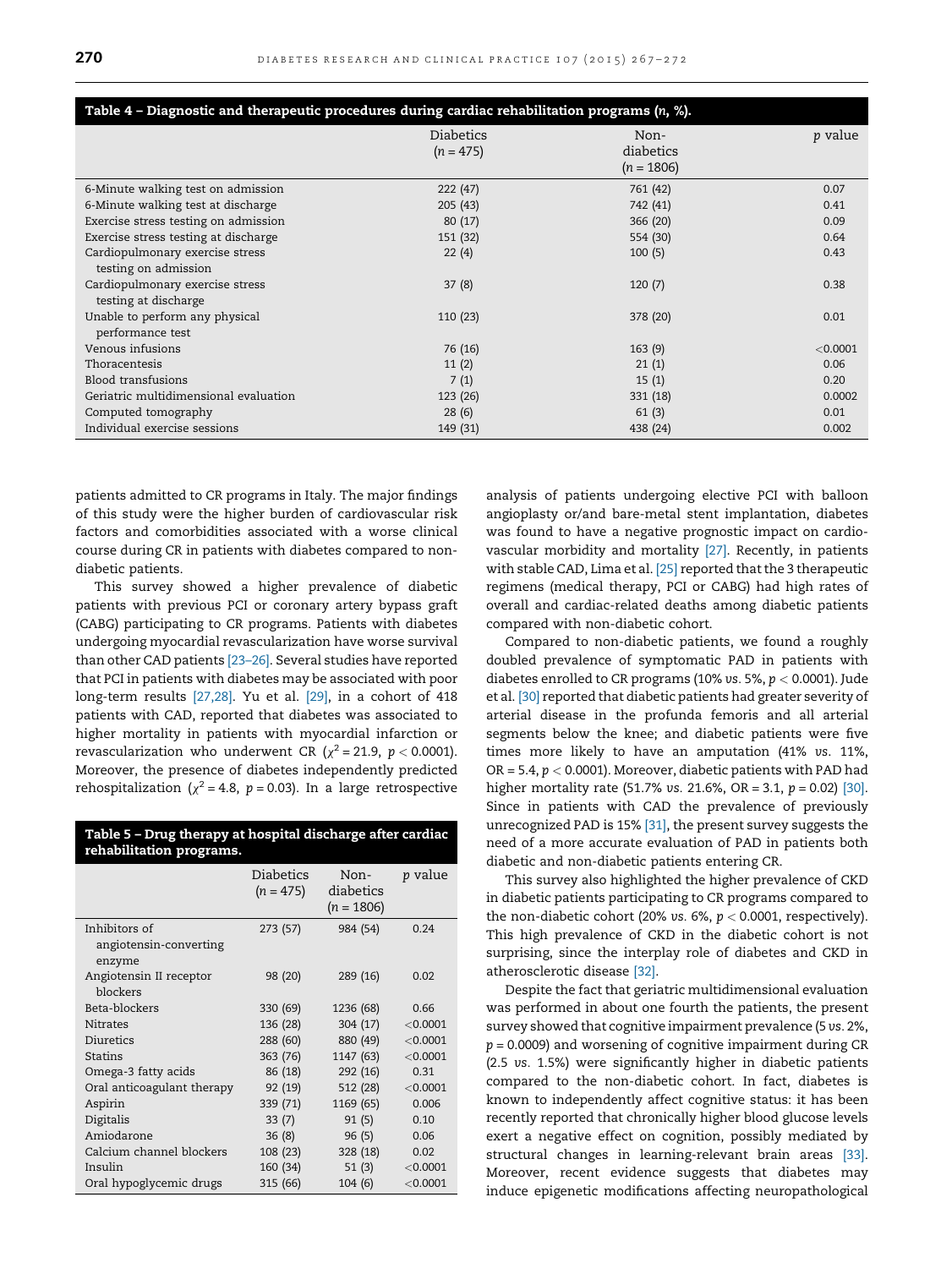<span id="page-4-0"></span>mechanisms in the brain leading to increased susceptibility to insults associated with neurodegenerative or vascular impairments [\[34\].](#page-5-0)

The present survey also highlighted that larger proportion of diabetic patients did not perform any type of physical performance test compared to the non-diabetic cohort. This might have prognostic relevance, since the lack of referral to exercise stress testing is by itself a negative prognostic indicator [\[35\]](#page-5-0).

There were also interesting differences relatively to drugs use. The rather low discharge indication to statin in the total populations is a consequence of the difficulties of adopting in the real clinical world the recommendations of international Guidelines regarding secondary prevention [\[36\]](#page-5-0).

Finally, complications during CR (particularly re-infarction, worsening of CKD, sternal revision or inotropic support) were higher in diabetic patients compared to the non-diabetic cohort, reflecting the higher clinical risk profile of these patients after an acute cardiovascular event.

#### 4.1. Study limitations

The number of patients with diabetes reported in the present survey is relatively small (about 26% of the overall population), making the study underpowered for an in-depth interpretation. This might be ascribed to the small timeperiod of the enrolment (two weeks). The combination of data from CR centers offering very different cardiac rehabilitation regimens (e.g., residential vs. outpatients) is another confounder. The observational nature of the study cannot rule out that the more severely compromised patients with diabetes were not addressed to CR and, therefore, those described in our study may represent a selected more relatively healthy minority. Moreover, this survey did not collect data regarding modality of exercise training regimen (interval vs. continuous) or dose of exercise (in terms of volume and intensity) that can greatly affect the functional and clinical parameters (together with outcome) of patients with diabetes [\[37–39\].](#page-5-0) Another major limitation was the lack of information on some important functional and clinical parameters of possible interest and the lack of information regarding the achievement of secondary prevention targets; this was again due to the short-term survey type of study, which collected the essential data in order to optimize the description of the demographic and clinical course of the patients.

Despite these limitations, the survey successfully highlighted crucial differences in the clinical characteristics, risk profile, management and short term outcome in diabetic patients entering CR programs in Italy, compared to non diabetics. Patients with diabetes should not be denied access to CR, provided careful attention to clinical status, possible complications, optimization of drug therapy and close follow-up.

# Conflict of interest

Appendix A. Supplementary data

Supplementary data associated with this article can be found, in the online version, at [http://dx.doi.org/10.1016/](http://dx.doi.org/10.1016/j.diabres.2014.11.006) [j.diabres.2014.11.006](http://dx.doi.org/10.1016/j.diabres.2014.11.006).

# references

- [1] [Rauch B, Riemer T, Schwaab B, Schneider S, Diller F, Gohlke](http://refhub.elsevier.com/S0168-8227(14)00524-5/sbref0005) [H, et al. Short-term comprehensive cardiac rehabilitation](http://refhub.elsevier.com/S0168-8227(14)00524-5/sbref0005) [after AMI is associated with reduced 1-year mortality:](http://refhub.elsevier.com/S0168-8227(14)00524-5/sbref0005) [results from the OMEGA study. Eur J Prev Cardiol](http://refhub.elsevier.com/S0168-8227(14)00524-5/sbref0005) [2014;21:1060–9](http://refhub.elsevier.com/S0168-8227(14)00524-5/sbref0005).
- [2] [Giallauria F, Cirillo P, Lucci R, Pacileo M, De Lorenzo A,](http://refhub.elsevier.com/S0168-8227(14)00524-5/sbref0010) [D'Agostino M, et al. Left ventricular remodeling in patients](http://refhub.elsevier.com/S0168-8227(14)00524-5/sbref0010) [with moderate systolic dysfunction after myocardial](http://refhub.elsevier.com/S0168-8227(14)00524-5/sbref0010) [infarction: favorable effects of exercise training and](http://refhub.elsevier.com/S0168-8227(14)00524-5/sbref0010) [predictive role of N-terminal pro-brain natriuretic peptide.](http://refhub.elsevier.com/S0168-8227(14)00524-5/sbref0010) [Eur J Cardiovasc Prev Rehabil 2008;15:113–8.](http://refhub.elsevier.com/S0168-8227(14)00524-5/sbref0010)
- [3] [Giallauria F, Galizia G, Lucci R, D'Agostino M, Vitelli A,](http://refhub.elsevier.com/S0168-8227(14)00524-5/sbref0015) [Maresca L, et al. Favorable effects of exercise-based cardiac](http://refhub.elsevier.com/S0168-8227(14)00524-5/sbref0015) [rehabilitation after acute myocardial infarction on left](http://refhub.elsevier.com/S0168-8227(14)00524-5/sbref0015) [atrial remodeling. Int J Cardiol 2009;136:300–6.](http://refhub.elsevier.com/S0168-8227(14)00524-5/sbref0015)
- [4] [Giallauria F, Lucci R, D'Agostino M, Vitelli A, Maresca L,](http://refhub.elsevier.com/S0168-8227(14)00524-5/sbref0020) [Mancini M, et al. Two year multi-comprehensive secondary](http://refhub.elsevier.com/S0168-8227(14)00524-5/sbref0020) [prevention program: favourable effects on cardiovascular](http://refhub.elsevier.com/S0168-8227(14)00524-5/sbref0020) [functional capacity and coronary risk profile after acute](http://refhub.elsevier.com/S0168-8227(14)00524-5/sbref0020) [myocardial infarction. J Cardiovasc Med \(Hagerstown\)](http://refhub.elsevier.com/S0168-8227(14)00524-5/sbref0020) [2009;10:772–80](http://refhub.elsevier.com/S0168-8227(14)00524-5/sbref0020).
- [5] [Giannuzzi P, Temporelli PL, Marchioli R, Maggioni AP,](http://refhub.elsevier.com/S0168-8227(14)00524-5/sbref0025) [Balestroni G, Ceci V, et al. Global secondary prevention](http://refhub.elsevier.com/S0168-8227(14)00524-5/sbref0025) [strategies to limit event recurrence after myocardial](http://refhub.elsevier.com/S0168-8227(14)00524-5/sbref0025) [infarction. Arch Intern Med 2008;168:2194–204.](http://refhub.elsevier.com/S0168-8227(14)00524-5/sbref0025)
- [6] [Giallauria F, Acampa W, Ricci F, Vitelli A, Maresca L,](http://refhub.elsevier.com/S0168-8227(14)00524-5/sbref0030) [Mancini M, et al. Effects of exercise training started within 2](http://refhub.elsevier.com/S0168-8227(14)00524-5/sbref0030) [weeks after acute myocardial infarction on myocardial](http://refhub.elsevier.com/S0168-8227(14)00524-5/sbref0030) [perfusion and left ventricular function: a gated SPECT](http://refhub.elsevier.com/S0168-8227(14)00524-5/sbref0030) [imaging study. Eur J Prev Cardiol 2012;19:1410–9](http://refhub.elsevier.com/S0168-8227(14)00524-5/sbref0030).
- [7] [Giallauria F, Acampa W, Ricci F, Vitelli A, Torella G, Lucci R,](http://refhub.elsevier.com/S0168-8227(14)00524-5/sbref0035) [et al. Exercise training early after acute myocardial](http://refhub.elsevier.com/S0168-8227(14)00524-5/sbref0035) [infarction reduces stress-induced hypoperfusion and](http://refhub.elsevier.com/S0168-8227(14)00524-5/sbref0035) [improves left ventricular function. Eur J Nucl Med Mol](http://refhub.elsevier.com/S0168-8227(14)00524-5/sbref0035) [Imaging 2013;40:315–24](http://refhub.elsevier.com/S0168-8227(14)00524-5/sbref0035).
- [8] [Tarro Genta F, Eleuteri E, Temporelli PL, Comazzi F, Tidu M,](http://refhub.elsevier.com/S0168-8227(14)00524-5/sbref0040) [Bouslenko Z, et al. Flow-mediated dilation normalization](http://refhub.elsevier.com/S0168-8227(14)00524-5/sbref0040) [predicts outcome in chronic heart failure patients. J Card](http://refhub.elsevier.com/S0168-8227(14)00524-5/sbref0040) [Fail 2013;19:260–7.](http://refhub.elsevier.com/S0168-8227(14)00524-5/sbref0040)
- [9] [Giallauria F, Cirillo P, D'agostino M, Petrillo G, Vitelli A,](http://refhub.elsevier.com/S0168-8227(14)00524-5/sbref0045) [Pacileo M, et al. Effects of exercise training on high-mobility](http://refhub.elsevier.com/S0168-8227(14)00524-5/sbref0045) [group box-1 levels after acute myocardial infarction. J Card](http://refhub.elsevier.com/S0168-8227(14)00524-5/sbref0045) [Fail 2011;17:108–14.](http://refhub.elsevier.com/S0168-8227(14)00524-5/sbref0045)
- [10] [Cirillo P, Giallauria F, Pacileo M, Petrillo G, D'Agostino M,](http://refhub.elsevier.com/S0168-8227(14)00524-5/sbref0050) [Vigorito C, et al. Increased high mobility group box-1](http://refhub.elsevier.com/S0168-8227(14)00524-5/sbref0050) [protein levels are associated with impaired](http://refhub.elsevier.com/S0168-8227(14)00524-5/sbref0050) [cardiopulmonary and echocardiographic findings after](http://refhub.elsevier.com/S0168-8227(14)00524-5/sbref0050) [acute myocardial infarction. J Card Fail 2009;15:362–7.](http://refhub.elsevier.com/S0168-8227(14)00524-5/sbref0050)
- [11] [Giallauria F, De Lorenzo A, Pilerci F, Manakos A, Lucci R,](http://refhub.elsevier.com/S0168-8227(14)00524-5/sbref0055) [Psaroudaki M, et al. Long-term effects of cardiac](http://refhub.elsevier.com/S0168-8227(14)00524-5/sbref0055) [rehabilitation on end-exercise heart rate recovery after](http://refhub.elsevier.com/S0168-8227(14)00524-5/sbref0055) [myocardial infarction. Eur J Cardiovasc Prev Rehabil](http://refhub.elsevier.com/S0168-8227(14)00524-5/sbref0055) [2006;13:544–50.](http://refhub.elsevier.com/S0168-8227(14)00524-5/sbref0055)
- [12] [Giallauria F, Lucci R, Pietrosante M, De Lorenzo A, Gargiulo](http://refhub.elsevier.com/S0168-8227(14)00524-5/sbref0060) [G, D'Agostino M, et al. Exercise-based cardiac rehabilitation](http://refhub.elsevier.com/S0168-8227(14)00524-5/sbref0060) [improves heart rate recovery in elderly patients after acute](http://refhub.elsevier.com/S0168-8227(14)00524-5/sbref0060)

None.